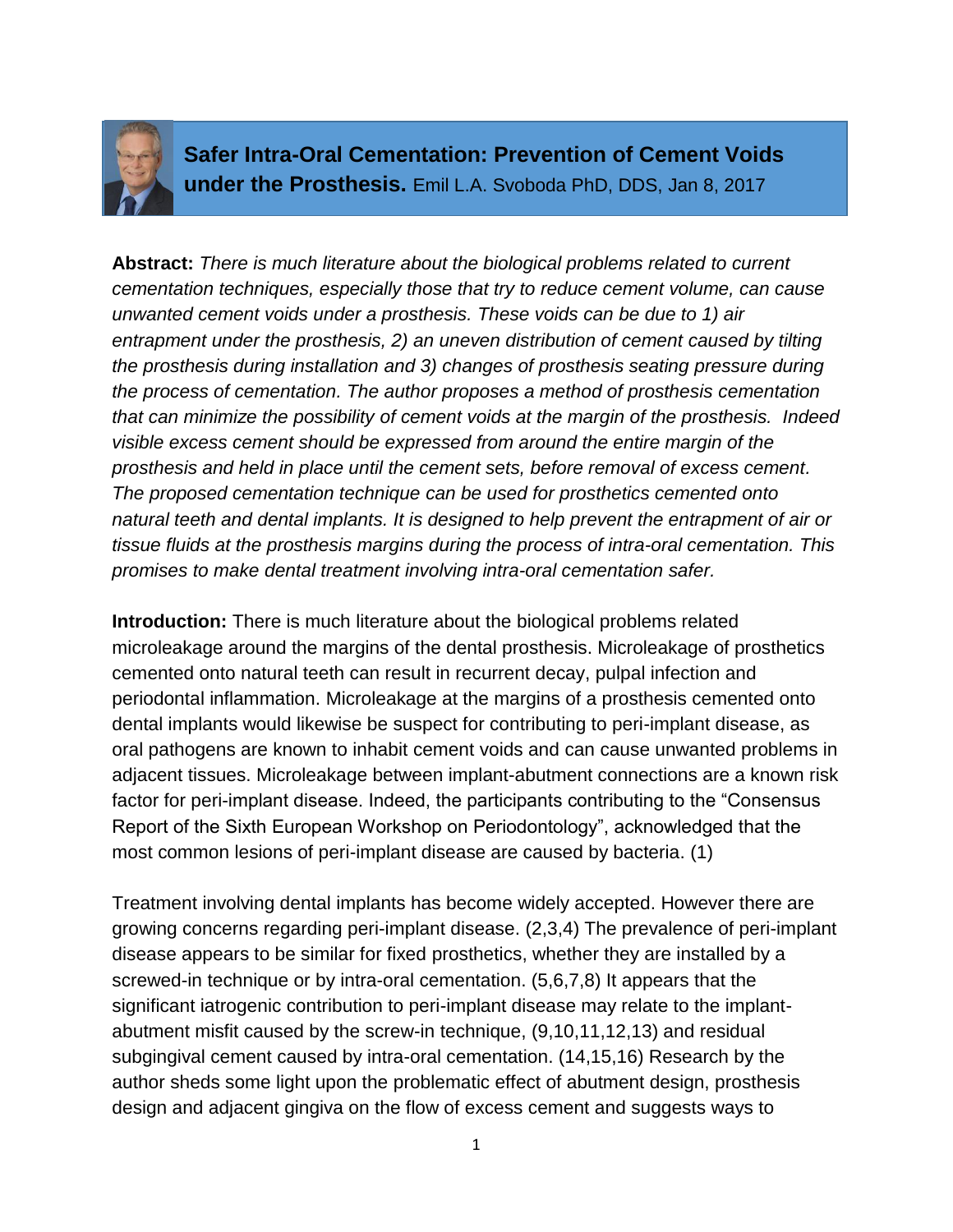mitigate this effect. Controlling the flow of excess cement can reduce the prevalence of residual subgingival cement (17,18,19,20) and its negative consequences.

Residual subgingival cement has been a longstanding problem resulting from the process of intra-oral prosthesis installation. (14) One of the proposed solutions to this problem involves the reduction of cement volume to reduce the quantity of excess cement extruded from the margins of the prosthesis. Cement volume can be reduced by 1) minimizing the amount of cement loaded into the prosthesis before cementation, 2) using a retainer replica to express excess cement from the intaglio surfaces of the prosthesis before cementing it onto its' retainer(s) and/or 3) venting the cement space through the prosthesis and into the oral cavity away from the gingival tissues, and/or 4) venting excess cement into the implant–abutment cavity. All these methods propose to reduce the volume of excess cement expressed from the margins of the prosthesis and thus reduce the volume of cement that is ejected into the subgingival environment. The researchers propose that reduction on the volume of cement ejected into the subgingival space may reduce the problem of residual subgingival cement. (21,22,23,24,25,26)

These cement volume reduction techniques can be fraught with unintended difficulties. The challenge of these cement volume reduction techniques relate to being able to apply "just the correct amount of cement" to the intaglio surfaces of the prosthesis to 1) adequately retain the dental prosthesis and 2) not cause excess cement to be extruded beyond the margins of the prosthesis and 3) fill all the space between the retainer and the prosthesis to exclude oral pathogens from its inner spaces. Franky, this is a very difficult feat to accomplish, even under ideal conditions in an "in vitro" environment. The problem is made even worse by the fact that tilting the prosthesis during intra-oral cementation can have a negative effect on the efficacy of crown seating procedures. (27)

It may be difficult for the clinician to detect and remove subgingival excess cement expressed from the crown margins. However signs of inflammation may lead a clinician to explore the inflamed subgingival environment with an endoscope or view the area after raising a surgical flap. Once detected, residual subgingival cement could be removed with a reasonable expectation for the normalization of the site. (14)

What about detecting and normalizing inflamed tissues adjacent to cement voids? There is no practical way to detect cement voids under a prosthesis that is opaque. Perhaps if the void is under a thin translucent crown or a facing and it is contaminated with blood products or dark stains or black microbial growths, well then it might be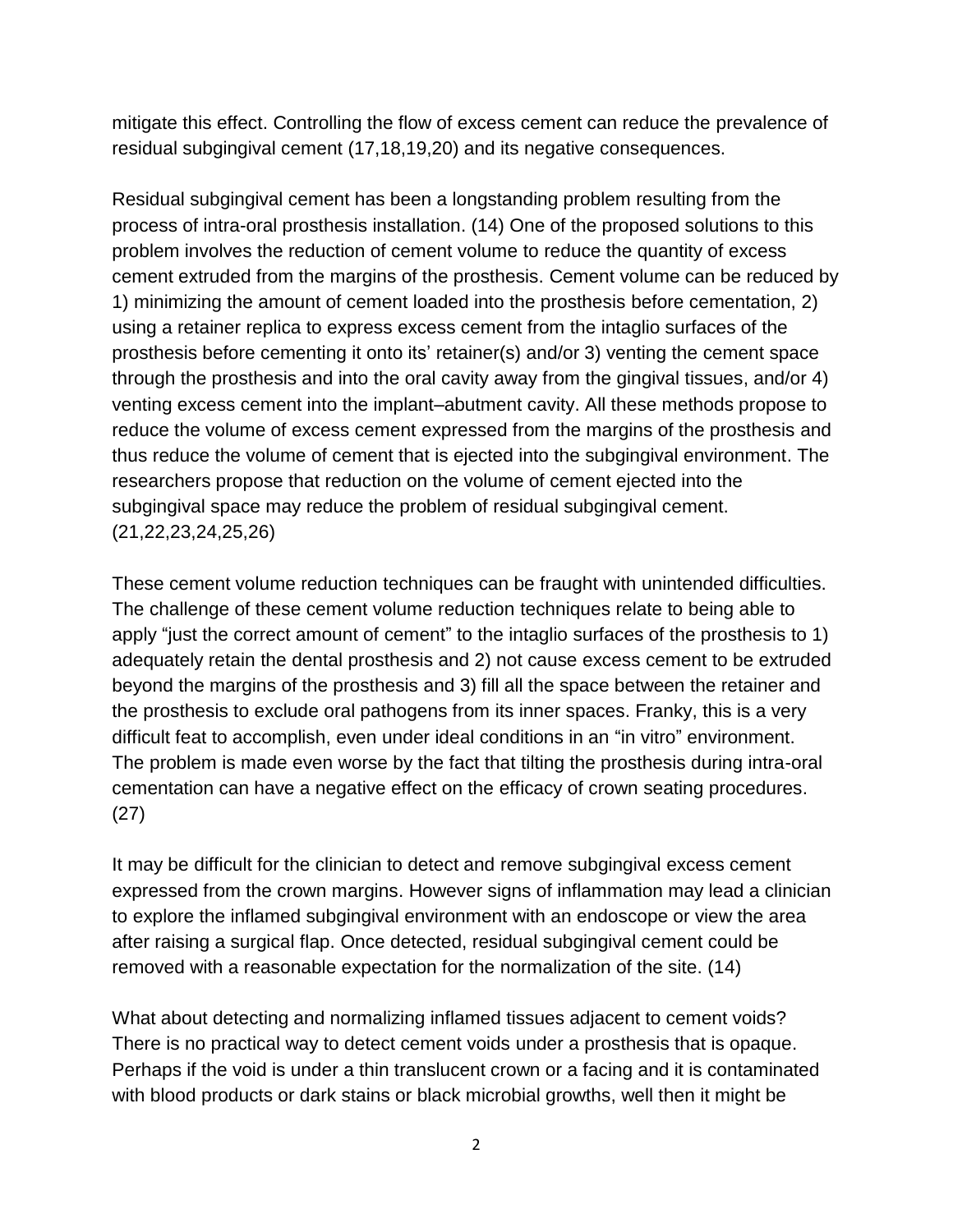possible to diagnose the existence of a cement void. Cement voids could be difficult to treat effectively without replacing the prosthesis. This can be expensive.

This study demonstrates how current cementation techniques, especially those that try to reduce cement volume, can cause unwanted cement voids under a prosthesis. These voids can be due to 1) an uneven distribution of cement caused by tilting the prosthesis during installation 2) air entrapment under the prosthesis, and 3) changes of prosthesis seating pressure during the process of cementation. The author proposes a method of prosthesis cementation that can minimize the possibility of creating cement voids at the margin of the prosthesis.

# **Material and Methods:**

Aluminum Cylinders with various Margin Designs including Tapered Margin (TM), an

inflected margin design referred to as the Reverse Margin (RM) and a Chamfer (CM) **(Fig 1)**. The aluminum rods were turned by Phil's Precision Machining, ppmachining@ppmachining.ca. Milan Jovanovic RDT created the plastic translucent crowns with an 80 micron cement space (Fig 2). They were scanned by a Sirona



**Fig 1** shows aluminum cylinders with a Tapered Margin (TM), Reverse Margin (RM) and Chamfer Margin (CM)

Eos Blue, designed with Sirona 4.3 software and milled with a Sirona MCXL milling machine. The blocks were made for InLab from Vita CAD - WAXX CW 40.

**In group 1 experiments**, a pink cement substitute DAP (DryDex spackling compound made by DAP Products Inc. Baltimore, MD 21224) was smeared into crowns with three different margin designs (TM, RM, CM). The cement was applied to cover the entire inside of the crowns and fill them to about 1/3 to 1/2 full. **Fig 2** shows a crown with cement in its intaglio surface sitting upside down beside an aluminum rod

**Fig 2** shows clear plastic crown with Tapered Margin (**TM**) sitting upside down with cement loaded into its' intaglio surface. It rests next to the Tapered cylinder.



with a TM design. Each crown was pressed into place using a cement mixing spatula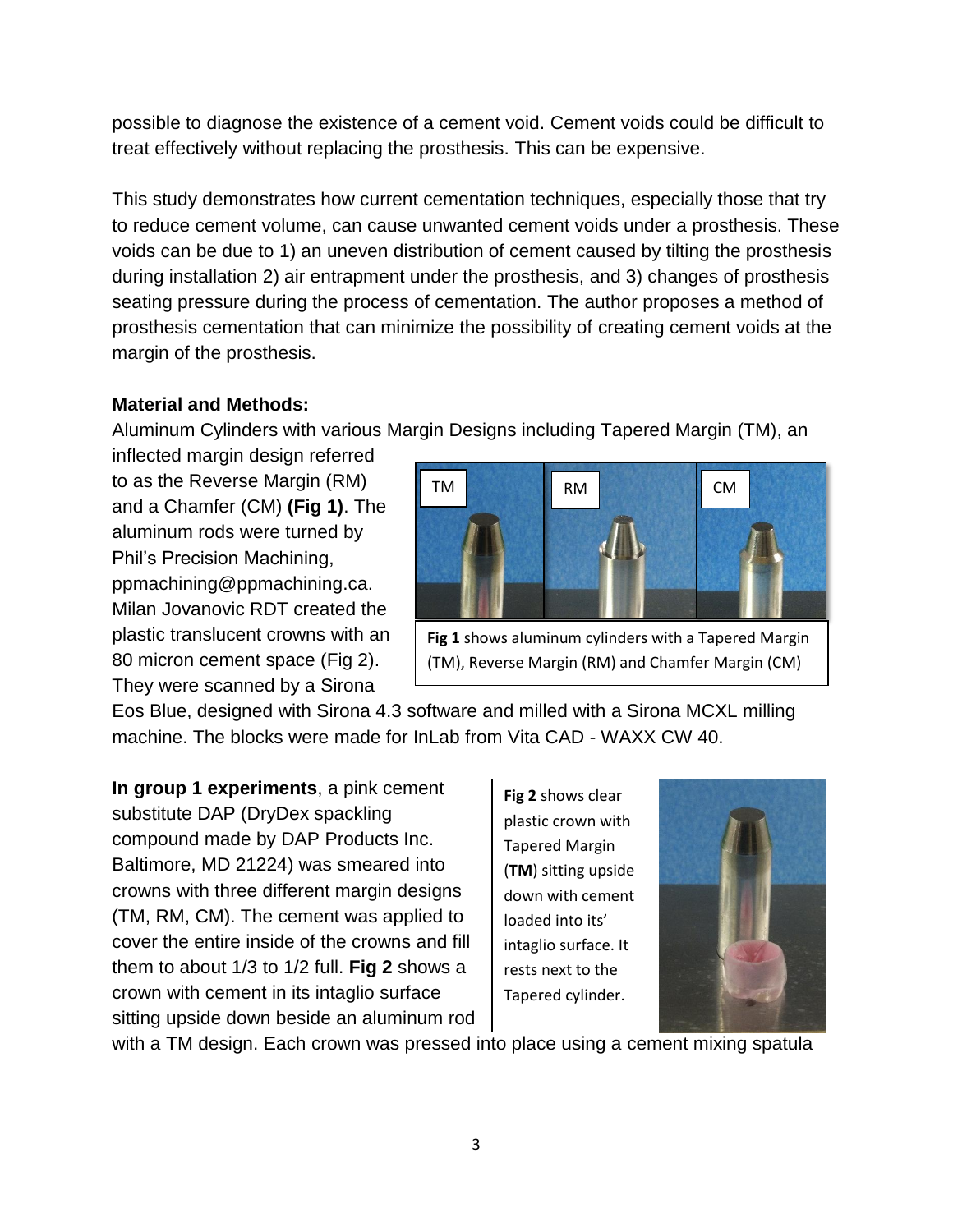modified with a greenstone rotating disc. The disc was used to cut an angular indent into the spatula so that it would fit securely onto the crown during the cementation process. The indent made it easier to control the direction of force application. The experiment was first performed with the spatula placed into the central groove of the crown. **(Fig 3)** A downward vertical force was used to seat the crown into place and to observe the pattern of excess cement flowing out of the crown margin during this process. The experiment was then repeated with the spatula at an offset angle, about 26 degrees from the vertical. **(Fig 4)** The crown seating pressure was applied onto the right marginal ridge of



the crown. This process was repeated with crowns with the two other margin designs.

**Fig 5 ( a,c )** shows two margin designs (RM & CM) on retaining rods and then crowns pushed in place by an angled force applied by the spatula. The expressed cement pattern is evident in **Fig 5 (b,d).**

**In the second group of experiments**, A blue hard silicone putty material, (Platinum95 from Zetalabor Technical) base and catalyst were mixed together in equal parts and then squeezed into the



**Fig 5 (a)** is a RM design. **(b)** is RM with an angled crown seating force applied by the spatula. Note the cement is expressed preferentially from the margin opposite the applied force and the cement has moved up towards the occlusal surface of the crown. **(c)** is a CM and **(d)** shows the crown seated with an angled seating force. The cement is expressed preferentially from the side opposite the applied force and the cement moves in the direction of the margin - down. The **orange arrows** designate the angle of the margins.

Tapered Margin (TM) crown form and allowed to set to create a retainer replica. This was a technique similar to that proposed by Wadhwani and Pineyro (2009).(26) **Fig 6(a)** shows a retainer replica with a clear crown in place and the replica without the crown **(b)**. On the right, the crown, loaded with cement (DAP) has been pushed into place onto the replica to express some of the excess cement **(c)**. **Fig 6(d)** shows some of the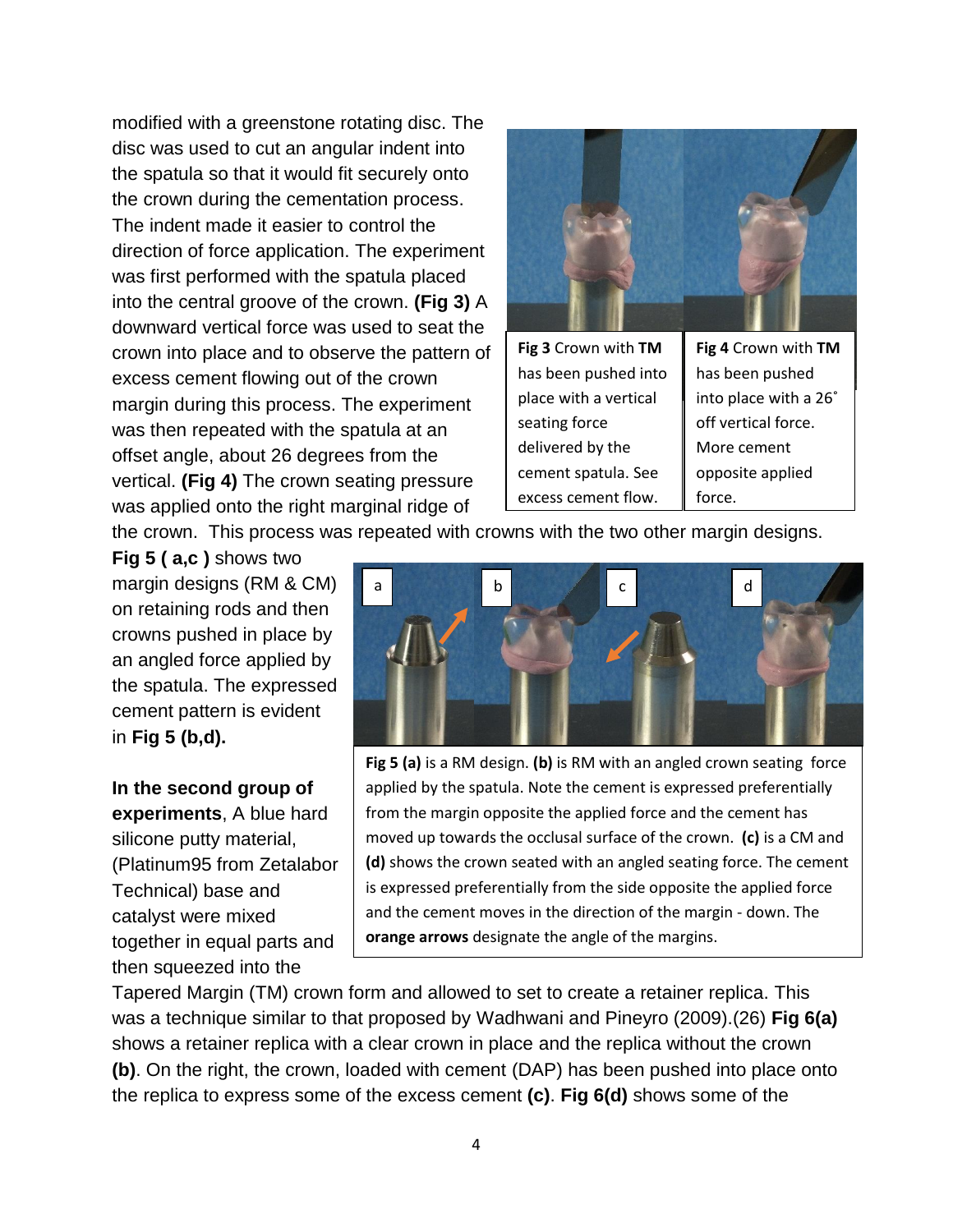cement sticking to the replica after removal of the crown and **(e)** shows the uneven pattern of cement on the intaglio of the crown. This is after wiping away the external excess cement with a cloth and before seating it onto the rod retainer with the TM **(f)**.

The experiment was then repeated with Pressure Indicator Paste 101-6865 from Henry Schein **(Fig 7)** and Rely X Ultimate Cement from 3M Espe. Pictures were taken of the results. **Fig 8** shows the crown **(a)** loaded with RelyX Ultimate from 3M Espe, **(b)** in place on the retainer replica to express excess cement, and back in place on the retainer. **(c)**

## **Results:**

**In group 1 experiments**, the tapered margin was tested



**Fig 6** Clear crown (a) is used to make the replica (b) to push excess cement (DAP) out of the crown (c).Remaining cement on replica after removal of crown. (d) Cement remaining on inside of crown. (e) Crown seated onto Tapered Rod. (f) Arrow shows entrance to cement void on margin. Note uneven ejection of cement.

with a vertical force. **(Fig 4)** One can see that the cement is extruded relatively evenly around the margins of the crown. However, there are areas adjacent to the crown



**Fig 7** Crown in place with expressed excess cement (a). Cement remaining on replica when crown removed. (b) Note uneven distribution of remaining cement. Crown with remaining cement placed onto rod with tapered margin. (c) Note outline of grey void visible under crown (orange arrow) and void at margin (green arrow). Uneven distribution of cement left on rod (d) when crown in (c) is pulled off. Uneven distribution of residual cement on rod that was cleaned of cement after crown is replaced on rod and then removed. (e) The crown seated on this rod would have had large cement voids.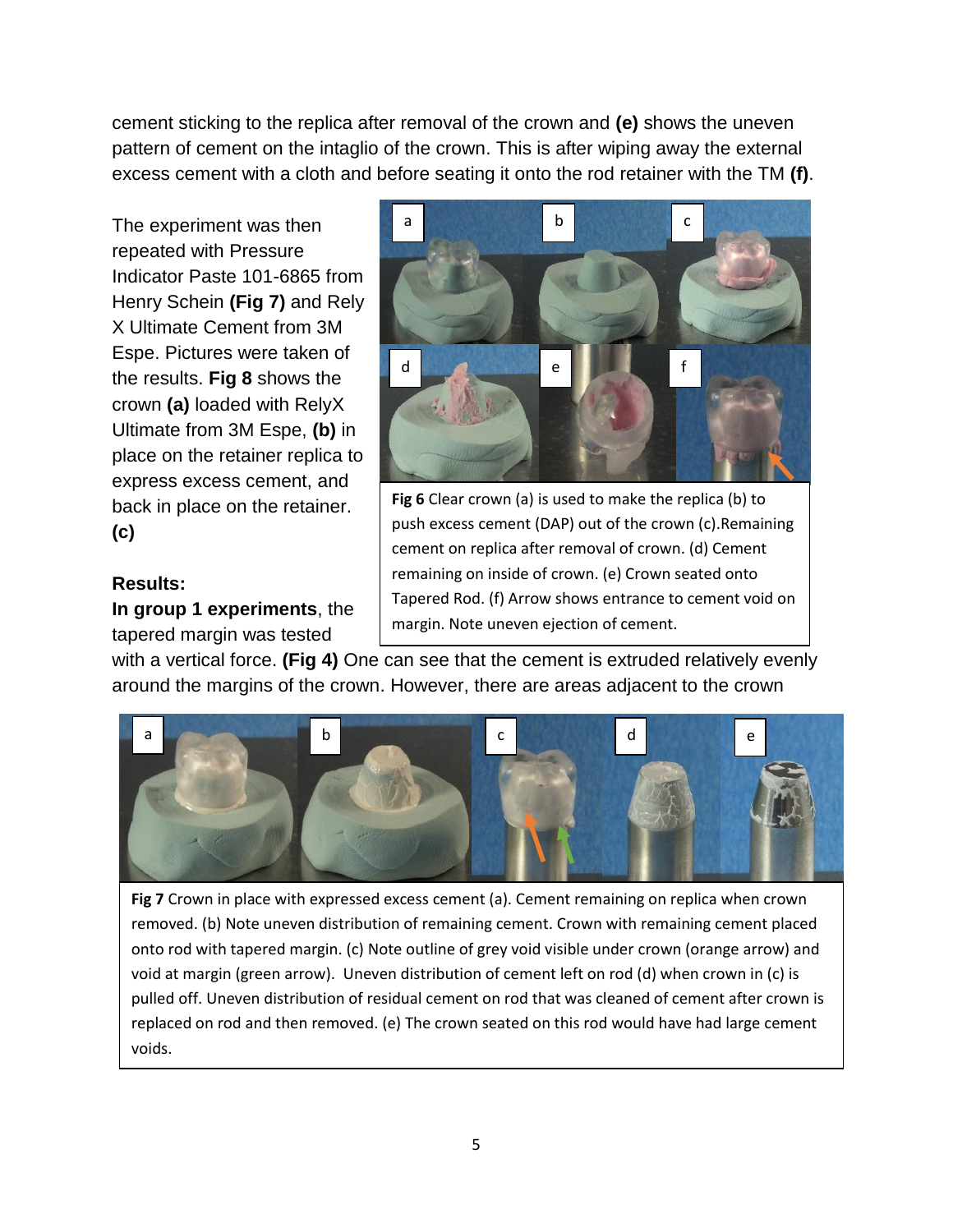margins that have more cement and less cement. The excess cement outflow is not uniform, in spite of best efforts to apply a vertical crown seating pressure.

When all three crowns with different margin designs **(Figs 4,5)** were tested with an offset force onto the right marginal ridge, most of the excess cement was expressed from under the left crown margin. When an offset force was applied during the crown installation, it affected the direction and volume of cement flowing from out between the margins. The



**Fig 8** Intaglio of crown with cement. (a) Crown in place over replica with expressed excess cement. (b) Crown in place over retainer with cement voids apparent. (c) Green arrow indicates location of void near margin. This void near the margin is contiguous with large void under crown. The orange arrow points to the outline of large cement void under crown. It is a clear area with an irregular shape.

excess cement flow was greater at the side of the crown opposite the applied force. Less cement was expressed on the side of the crown under the applied force. The



Fig 9 (a) Crown held in place under finger pressure while cement still fluid. Cement void visible through crown (orange arrow) and was minimized in size under pressure. (b) As pressure was released, the crown rose and air was drawn under the margin of the crown and the cement void grew in size. (c) With the crown removed, the size of the cement void is clearly visible. The margin of the crown was open to contamination from the external environment. (d) In regions of the margin with excess cement there were no cement voids. When the crown lifted, some of the excess cement adjacent to the margin was drawn into the intaglio of the crown. (e) With the crown removed it is possible to see the continuous sheet of cement that filled the space between the crown and the retainer. There are no voids and it would be difficult for microbes to penetrate the barrier of cement at the margin.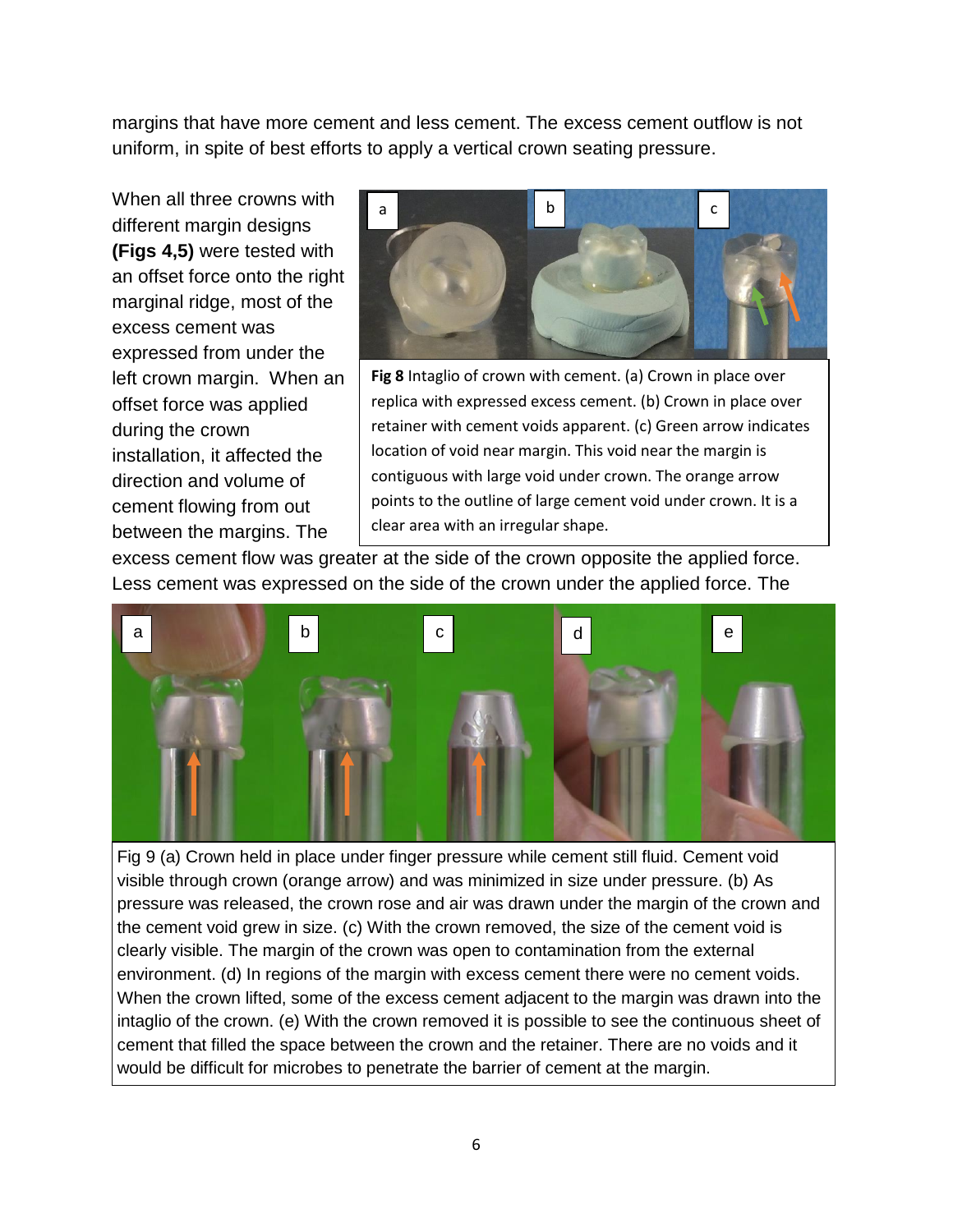cement exiting from the margins of the RM **(Fig 5b)** moved up towards the occlusal of the crown rather than down like the other two margin designs **(Figs 4,5d)**.

**In group 2 experiments**, in every case, reducing cement volume resulted in cement voids visible through the transparent crown material. **( Figs 6,7,8 )**. The Pressure Indicator Paste showed the best fill when the Bite Registration Technique was used to reduce cement volume. However, when the crown was re-cemented onto the retainer with remaining material adherent to the crown, cement voids were evident.

When the crowns were pulled off the retainer replica, the cement on the inside of the crown and on the retainer replica was uneven. This appeared to result from a suction effect that resisted crown removal. **(Figs 6d,7bde)** When Rely X was used with the cement replica cement reduction technique, it also resulted in visible voids at the crown margin and unde the crown. **(Fig 8 a,b,c)**

**Fig 9** is a series of pictures clipped from a video published by the author. (29) The cement volume used for cementation onto the retainer was determined according to the retainer replica technique described above. **(a)** This shows a clear acrylic crown under finger pressure, seating the crown into place on its retainer. There is a small cement void at the margin of the crown as designated by the orange arrow. **(b)** As the pressure is released, the crown appears to rise slightly and the cement void grows in size. **(c)** With the crown removed the, extent of the cement void is visible and it is continuous with the margin of the crown. **(d,e)** Areas of the crown with excess cement at the margins do not display any cement voids.

## **Discussion:**

It is clear that clinicians would like to find a safer process for cementing prostheses onto retainers inside the oral environment. This process would need to retain the prosthesis, prevent the occurrence of residual subgingival cement and prevent cement voids that can render the prosthesis, retainers and surrounding tissues open to infection by oral pathogens. When restoring natural teeth, cement voids can result in caries under retainers and inflammatory disease in adjacent periodontal tissues. Cement voids can also result in discolored facings and crowns and bridges when they are made of more translucent materials.

Dental implants do not suffer from degradation due to caries. However, they can develop peri-implant disease due to voids that allow oral pathogens to breed and affect adjacent tissues. The screw-in process of implant prosthesis installation can cause misfits at the implant-abutment connection. Besides compromising the mechanical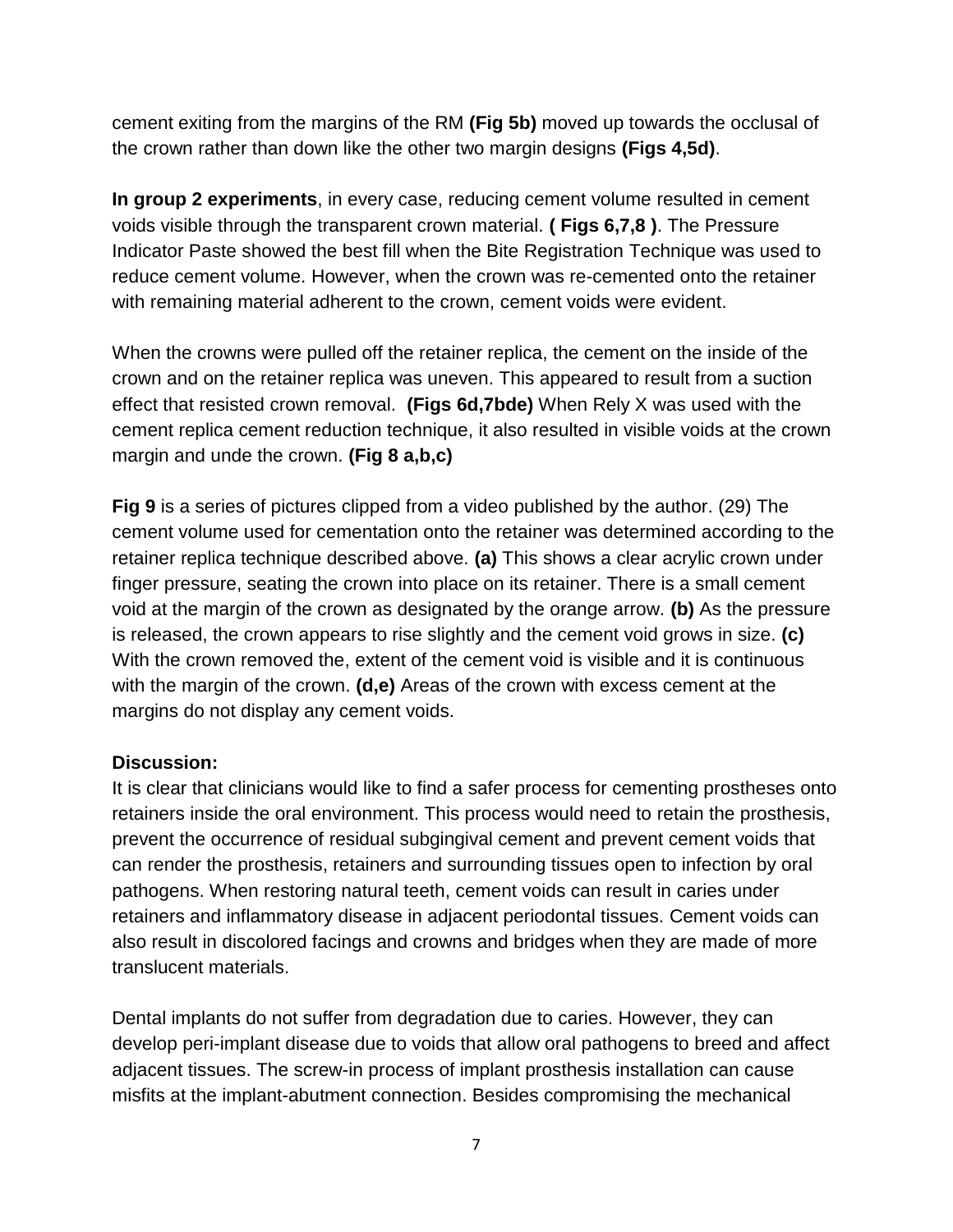stability of this joint, misfits also create voids that can also be infected by oral pathogens. The void at the implant-abutment junction is a known risk factor for periimplant disease. A prosthesis undermined with cement voids could also create an ideal incubator of oral pathogens. From these voids, the oral pathogens could launch a relentless assault against the adjacent tissues and cause the effects we recognize as peri-implant disease. Of course, cement voids can also cause the discoloration of crowns and bridges made of translucent materials.

On a microbiological level, the ability of the bacteria to create peri-implant disease rests with a balance among at least 3 elements including the virulence of the bacterium, the size of the inoculum and the resistance of the host. The bigger the misfit or "void", the bigger the potential inoculum and the more challenging the infection will be for the host. Of course, patients with a history of periodontal disease would already harbor oral pathogens that have demonstrated their ability to overcome the host's resistance. Smokers also have a compromised ability to resist the onslaught of their oral microbiota. So, it is no surprise that these groups of patients would be affected more by peri-implant disease when the installation technique leaves voids under the prosthetics, or creates misfits at the implant-abutment junction or leaves excess cement in the subgingival environment. However, we can clean away excess cement, but how can we detect and treat cement voids? This problem would usually require the replacement of the prosthesis.

Prosthesis installation by an intra-oral cementation technique is a method that allows for the optimization of the fit between the dental implant and the abutment. However, this technique can also cause residual excess cement known to contribute to peri-implant disease. Safer intra-oral cementation techniques that can prevent residual subgingival cement have been proposed by the author. (17,18,19,20) Using an intra-oral cementation technique that can cause voids between the retainer and the prosthesis is of great concern, because cement voids can contribute to peri-implant disease in the subgingival environment and bad tastes and smells in the supra-gingival environment.

**The group 1 experiments** demonstrate that, even under ideal "in vitro" conditions, when an almost vertical force is used to seat a crown, the cement outflow pattern is irregular. If the cement volume used was "just perfect" to fill the cement space, even small imperfections in the margin design might cause some voids at the margin periphery, because a little excess cement volume expressed on one side of the crown would result in an equal volume cement void somewhere else along the margin. On a microscopic level, the 1 micron oral bacterial order of magnitude, even very small voids and excesses might be enough to foster bacterial proliferation and peri-coronal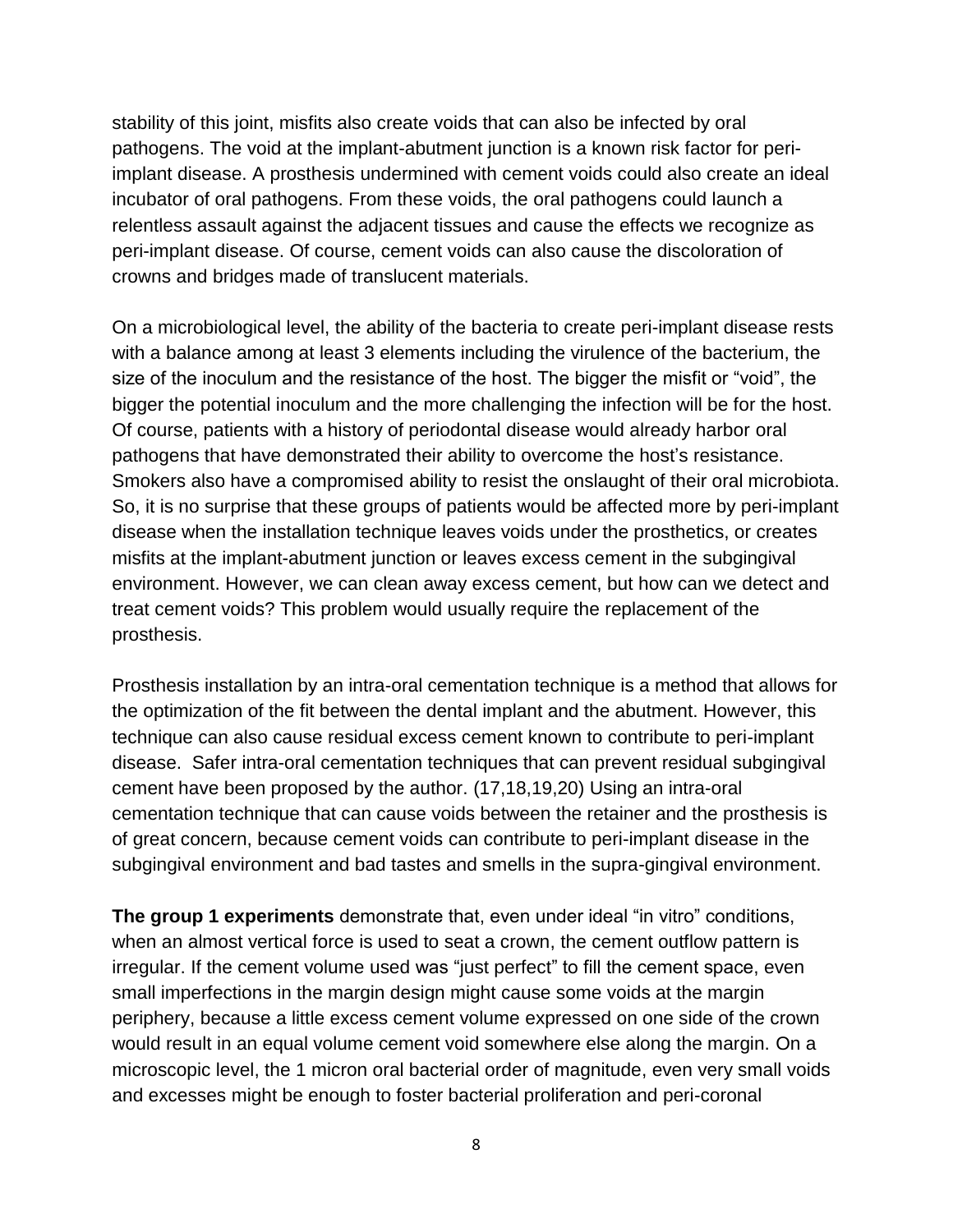inflammation. It is just not possible to use a technique that relies on the precise control of cement volume to allow the clinician to achieve an absolutely perfect cement fill under a prosthesis with no excess cement and no cement voids. This is unfortunate.

Cementing crowns into the oral environment can be complicated by contact with adjacent gingiva, tight contacts with adjacent tooth structures and finding the appropriate seating position for the prosthesis. The complexity of this process can increase with the size of the prosthesis being installed, the cooperation of the patient and the clinician's ability to keep a dry field. In addition, some cements are more difficult to handle than others and can have challenging time related restraints. These time related characteristics can affect working time and the time in "gel state" that facilitates removal of excess cement. Further, the cementation process can be rendered a "blind event", when the clinician's hands or patient's anatomy obscures the clinician's sight. So, it might be very difficult to place just enough cement into the prosthesis and cement the prosthesis in at the optimal vertical angle somehow ensure elimination of excess cement and cement voids under the prosthesis.

**Fig 1** shows aluminum rods with the 3 margin designs tested including the Tapered Margin, Reverse Margin and the Chamfer Margin. **Fig 2** shows a Tapered Margin rod with a transparent crown filled with pink cement substitute. This cement substitute was chosen so that it would be easier to visualize the pattern of cement flowing out from between the margins of the crowns tested. **Figs 3** shows the irregular pattern of cement expressed when vertical force was used to seat the crown. The crown seems to float on the cement as it is being pressed into place. Even with best efforts, the cement exiting the crown was uneven. Thus when a minimized volume of cement is used to fill the crown, one could expect excess cement exiting from some parts of the crown margin and the likelihood of cement voids in other regions of the crown margin. This could result in a difficult to manage situation for the clinician and future complications for the patient.

The **Figs 4&5** demonstrate the pattern of excess cement extruded from the margins of a crown when an "off centre" force is used to seat a crown. Such an off angled force may be difficult to avoid in a clinical situation due to the above mentioned complexities involved in this intra-oral process. An angled seating force applied on the right marginal ridge of a crown will cause excess cement to be extruded preferentially on the left side. In the case of "just enough cement", we would expect the most excess cement to be extruded from the left margin opposite the applied force. We also would expect there to be the least cement, or the potential for a void to appear under the right side margin. We would also expect a gradation of excess cement volume to cement void on the two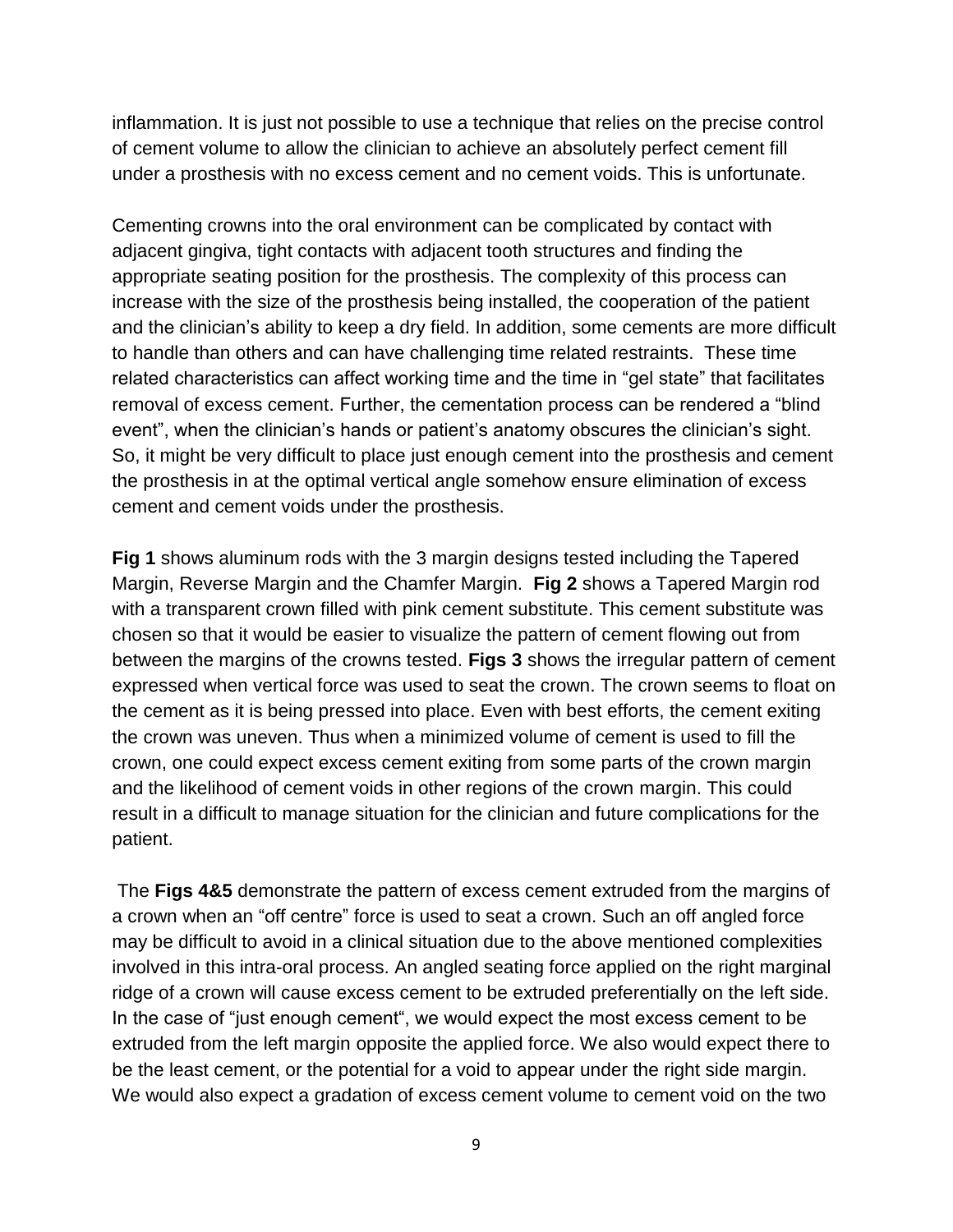sides of the crown between the between the left and right aspects of the crown. In a clinical situation, this condition would be very difficult to manage. Subgingival residual excess cement that may be difficult to find and voids that are difficult to diagnose and even more difficult to treat.

Note that the Reverse margin design always redirects excess cement in an occlusal direction while the other margin designs direct the cement in the tissue direction. In studies by the author, this margin design is an important part of a cement control system that can reduce the incidence of residual subgingival cement (17,18,19,20) that is a known risk factor for peri-implant disease.(14)

**Figs 6,7,8** are experiments based on the "retainer replica" technique developed by Wadhwani and Pineyro (26). In their article, they propose to reduce the volume of excess cement in order to reduce the problem associated with residual subgingival cement. Unfortunately reducing cement volume opens up the problem of creating even more troublesome cement voids under the prostheses. It is often possible to remove excess cement by endoscopic means or after surgical exposure. (14) How does one detect and correct cement voids?

In their article, Wadhwani and Pineyro (26) propose to create a reproducible space for cement, by using Teflon tape as a spacer while they create the retainer replica out of a hard silicone material. However the crown has no built in stops to maintain any cement space. When the Teflon tape is removed, retainer replica will likely obliterate the intended cement space when it is pushed into the cement loaded prosthesis. The cement space is more likely caused by the viscosity of the cement and the pressure used to express excess cement. This is not a precise technique.

Also, when the retainer replica is removed from the intaglio of the prosthesis, the removal force must overcome the suction force created by the cement, between the replica surface and the crown surface. When the replica is pulled out of the prosthesis, the remaining cement pattern inside the crown and on the retainer replica is very irregular in pattern and thickness. **(Fig 6de,7bde)** In all the cases shown, this irregular pattern of cement has a high potential to create air voids between the crown and the retainer. Some of this trapped air may be expelled from the prosthesis during the cementation process and some will remain and may become continuous with the margins of the prosthesis. **(Fig 8,9abc)** A similar technique proposed by Galvan et al. 2016 (28) uses a hard retainer replica to control cement volume. Both of the above cement volume reduction techniques create a situation that has a high risk of creating dangerous cement voids under the prosthesis.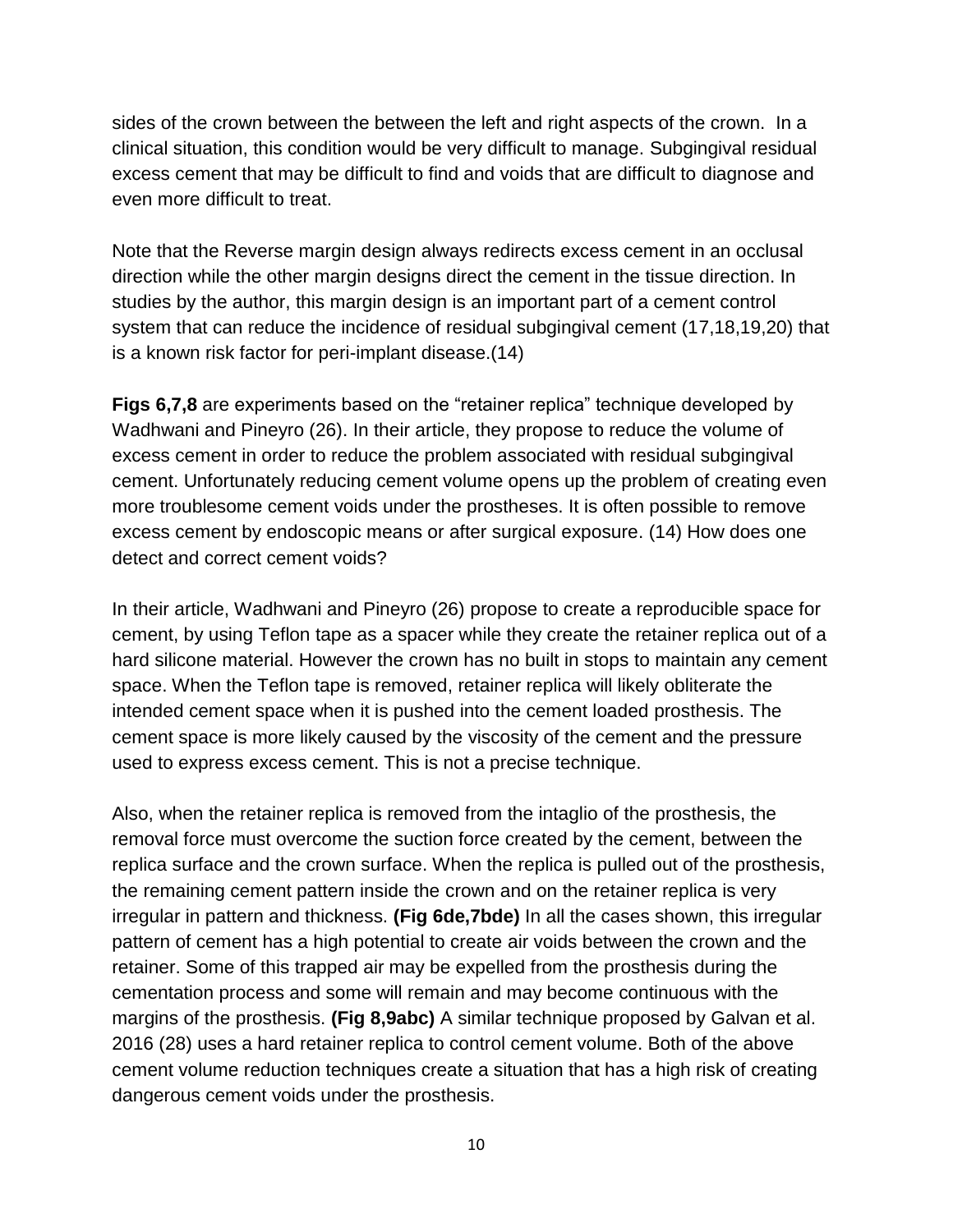A recent video published by the author (29) shows the formation of voids under a transparent crown cemented into place with Rely X Unicem after using the retainer replica technique (26) mentioned above. In the video, it is clear that air entrapment is a contributor to the formation of cement voids under the crown. After the crown is pushed into place with a finger, removing the seating pressure while the cement is still fluid, allows the cement under the crown to lift the crown up. This apparent lifting of the crown seems to be a result of a pressure increase under the crown caused by the crown seating process. When there is no cement adjacent to the crown, the margins draw in air while the crown lifts. **(Fig 9abcde)** When there is excess cement adjacent to the margin, the margin seems to draw in cement. In the clinical situation it is probably better if there is excess cement adjacent to the margin rather than air and/or tissue fluids. In any case, without excess cement adjacent to the margin, this process can be responsible for the creation of significant voids under the prosthesis and can lead to local oral disease.

It is unfortunate that the cement reduction protocols mentioned in the literature cannot manage excess cement or production of voids effectively. (26,28) The author suggests that sufficient excess cement should be used to ensure absence or reduction of cement voids under the prosthesis and to make the excess cement visible to the clinician for easier detection and removal. It is difficult to control cement flow during intra-oral prosthesis cementation without a good understanding about the fluid dynamics involved in the cementation process. Certainly, abutment designs, prosthesis designs, adjacent gingiva and installation process all have an effect on the flow of cement when placing the prosthesis margins into the subgingival environment. This has been demonstrated in previous research by the author who proposes site specific custom abutment and prosthesis that are "well designed" along with low pressure installation techniques to better control the flow of excess cement and its ultimate removal. The designs and process for intra-oral cementation should follow the principals determined by the "Cement Control System" for the most predictable cement control. (17,18,19,20) As shown in a recent video publication, this can all be done without creating dangerous cement voids at the margins of the crowns and bridges. (29) Indeed these abutmentprosthesis designs recognize how excess cement can be made to flow out and away from tissues and how excess cement sticks to itself and can make it easier to locate and clean away.

The safer intra-oral cementation technique promises to reduce caries and periodontal disease for prosthetics installed onto natural teeth. The safer intra-oral cementation technique may reduce peri-implant disease and retainer failure by 60%, as extrapolated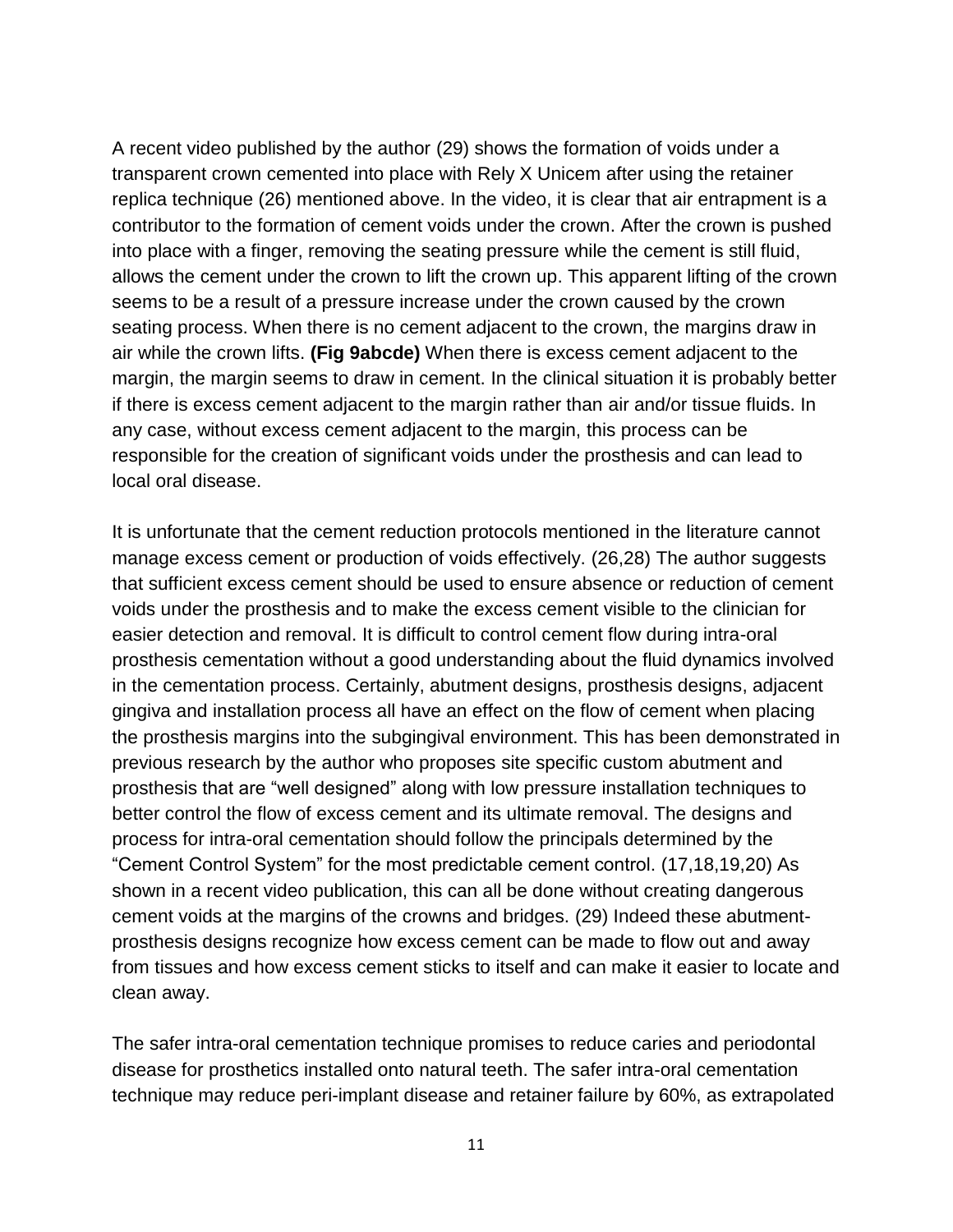from the results of Wilson 2009. (14) This should be welcome news to the whole dental industry and the patients that it serves.

The implant industry, in particular, is beginning to experience a backlash due to the high rates of peri-implant disease reported by some authors. A review by Derks et al (4) published in 2016 was sent to all the dentists in Ontario Canada by the Royal College of Dental Surgeons of Ontario. This was done for educational purposes. This particular review (4) investigates the prevalence of peri-implantitis in a Swedish Group of patients that received treatment under their national health program. Clinicians deciphering the implications of the presented results, might wish to be alerted to the fact that this patient group may well have been subject to a grossly inadequate professional maintenance care. Indeed, it would be helpful if more details regarding the nature of the professional maintenance protocol were provided, so that clinicians could better understand the implications of this research. (31) According to a survey of periodontists that was published in the May 2016 issue of the Journal of Periodontology, "Most participants believed that the best maintenance frequency after treatment for peri-implantitis was every 3 months". (33) According to the Derks et al. article,(4) their heavily restored group of patients with an average of 4 implants each, 20% smokers and large periodontitis and peri-implant disease prevalence, were maintained with an annual recall program (80%) and about 20% of their sample was seen even less frequently. In a previous article by this Swedish group, (2,3) they suggest that early treatment of mucositis may be deemed a preventative measure for reducing its progression to periimplantitis. I agree, that might have helped reduce the high incidence of peri-implantitis in this group of patients. Perhaps even a better idea would be to actually prevent mucositis by reducing the impact of two known risk factors that contribute to peri-implant disease. Why not use prosthesis installation techniques that optimize the fit of the implant-abutment junction and reduce the incidence of residual subgingival cement. The author, Dr. Svoboda, proposes such techniques. (17-20,29,30,32)

It is important to note that almost 80 percent of the implants assessed in this review had their prosthetics installed by the intra-oral "screw-in" technique. Some dentists choose to believe that peri-implantitis is largely a problem related to residual subgingival cement that may result from the intra-oral cementation process. Yes, residual subgingival cement is a risk factor for peri-implant disease (14) but I suspect the implant-abutment misfit inherent to the screw-in technique is a major contributor to the peri-implant disease around implants installed by the screw-in technique. This is consistent with a 15 times higher incidence of peri-implantitis in the patient group with 4 or more dental implants. They are more likely to have multiple unit prosthetics that increase the risk of a misfit at the implant-abutment junction, increase the use of cantilevers and for screw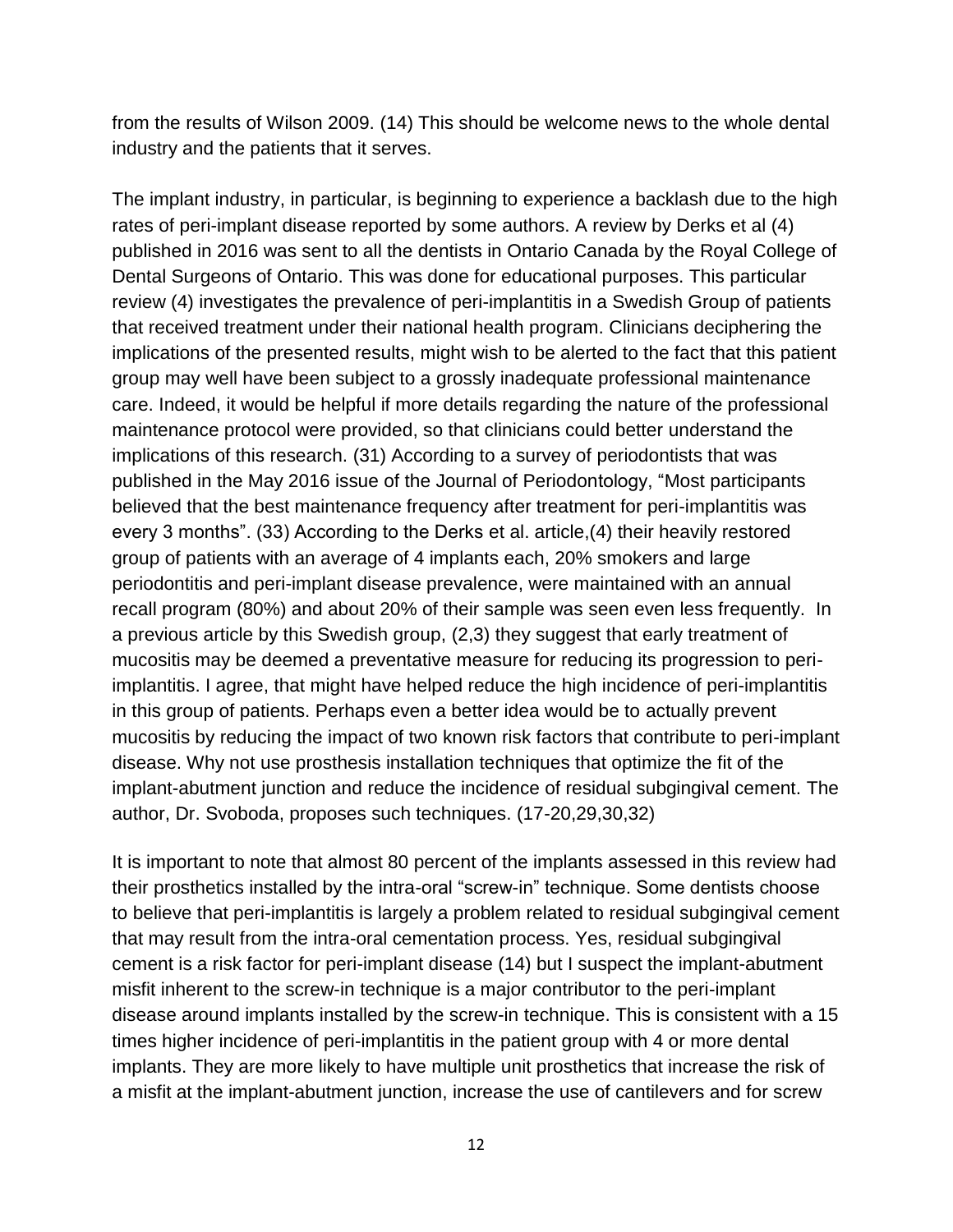access, increase the problem of inaccessibility for proper hygiene by the patient and the professional caregiver. The big problem is, once you create an implant-abutment misfit "How do you correct it?" At least, if the clinician does not choose to use techniques that prevent residual excess cement, when detected by endoscopic or surgical means, it can be removed and the clinician can expect a good rate of problem resolution. (14)

## **Conclusion:**

It appears that intra-oral cementation is a necessary process for installing prosthetics onto natural teeth and onto dental implants. For implant prosthetics it is a necessary step for optimizing the fit of the implant-abutment connection. (18,19) It would be a benefit to make this process as safe as possible for patients requiring this service.

For safer cemented prosthetics, the author suggests filling the intaglio surface of the prosthesis with cement in such a way as to prevent air entrapment and to ensure optimum retention of the prosthesis. Expressing excess cement from around the entire margin of the prosthesis helps to prevent the formation of dangerous cement voids under the prosthesis. When the prosthesis is held in place as the cement sets, it can prevent the prosthesis from lifting and drawing adjacent air, tissue fluids or indeed cement into the margins of the prosthesis. Besides reducing the need to adjust high occlusions, this technique is more likely to prevent cement voids that can foster the ingress of pathogens into the margins. To control excess cement and prevent the occurrence of residual subgingival cement, prosthesis designs should be sensitive to the effects of gingival (Gingival Effects), margin design and seating pressure on cement flow. (19) Visible excess cement adjacent to the margins of the prosthesis can prevent cement voids and is usually much easier for the clinician to detect and clean away. Controlling excess cement and preventing cement voids under the prosthesis should make all intra-oral cementation process safer.

For prosthetics that are installed onto dental implants, in addition to the above recommendations, the author proposes the use of a technique that includes the use of "well designed custom abutments". These well designed custom abutments can optimize the implant-abutment connection and create a relative barrier against tissue penetration by excess cement. The effectiveness of the "well designed custom abutment" is enhanced by a "well designed" prosthesis that facilitates the flow of excess cement out of the tissue spaces and thus counteracts the potentially damaging Gingival Effects. (17) The "Cement Control System", developed by the author, and its variations are robust, and also offer benefit to those clinicians who wish to install implant prosthetics by a modified the screw-in technique. (32) Simply put, the technique allows for the optimization of the implant-abutment connection and the reduction of subgingival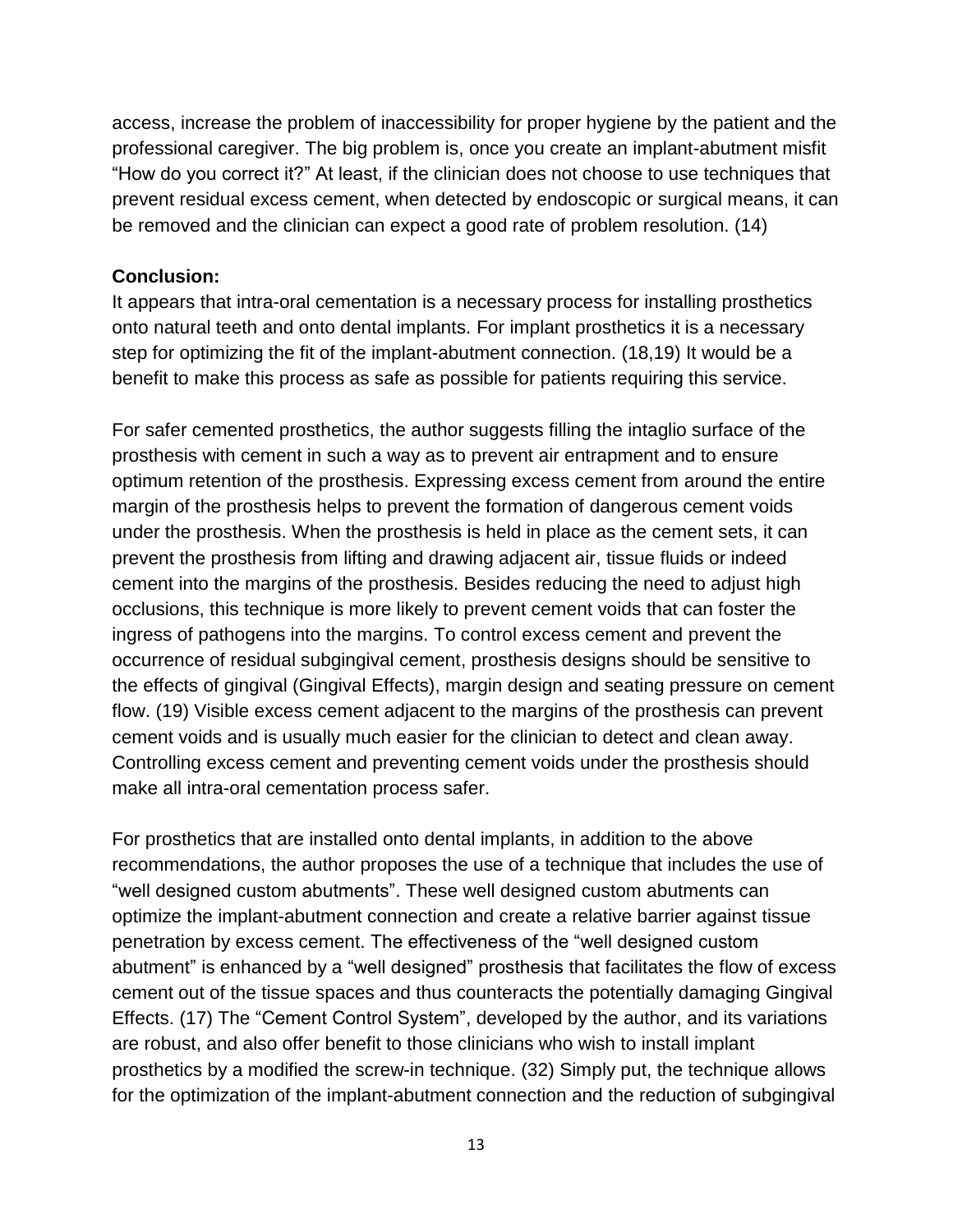cement, and thus helps to prevent associated peri-implant disease. In light of the growing evidence that our installation techniques may be contributing to the high periimplant disease rates experienced by our patients, it should be welcome news to all that a system of safer installation may have a significant positive effect at reducing periimplant disease rates. Complications are expensive for both the clinicians and the patients they treat.

To prevent the occurrence of cement voids under a prosthesis, the author suggests some ways to mitigate this serious and probably common problem. 1) Load cement into the occlusal part of the intaglio of the prosthesis to minimize the trapping of air as the prosthesis is being pushed into place. Avoid techniques that cause an irregular distribution of cement inside the prosthesis prior to cementation intra-orally. These techniques may cause unnecessary air entrapment under the prosthesis. 2) Load enough excess cement volume into the prosthesis to be sure to have excess cement expressed around the entire periphery of the prosthesis. It is best to have excess cement in the sulcus to allow the excess cement to re-enter the crown preferentially, rather than air or tissue fluids or other troublesome materials. Avoid the use of techniques that minimize cement volume.

3) Use intermittent super low pressure on the prosthesis during the cementation process to dissipate pressure that builds up under the prosthesis as it is being pushed into place.

4) Hold the prosthesis in place until the cement sets enough to prevent it from lifting the prosthesis when the seating pressure used to insert the prosthesis is removed. 5) Clean away excess once the prosthesis is stabilized. The safer cementation process works best with the Cement Control System developed by the author, because that system controls the location of cement for easier detection and removal.

The safer cementation protocol described above promises to significantly reduce the incidence of iatrogenic complications related to current prosthesis installation techniques.

# **References:**

1. Lindhe J et al. Peri-implant diseases:Consensus Report of the Sixth European Workshop on Periodontology. J Clin Periodontol 2008; 35 (Suppl. 8):282–285.

2. Jepsen S et al. Primary Prevention of peri-implantitis: Managing of peri-implant mucositis. J Clin Periodontol 2015;42 (Suppl. 16) S152-S157

3. Derks J, Tomasi C. Peri-implant health and disease. A systematic review of current epidemiology. J Clin Periodontol 2015; 42 (Suppl. 16): S158–S171. Department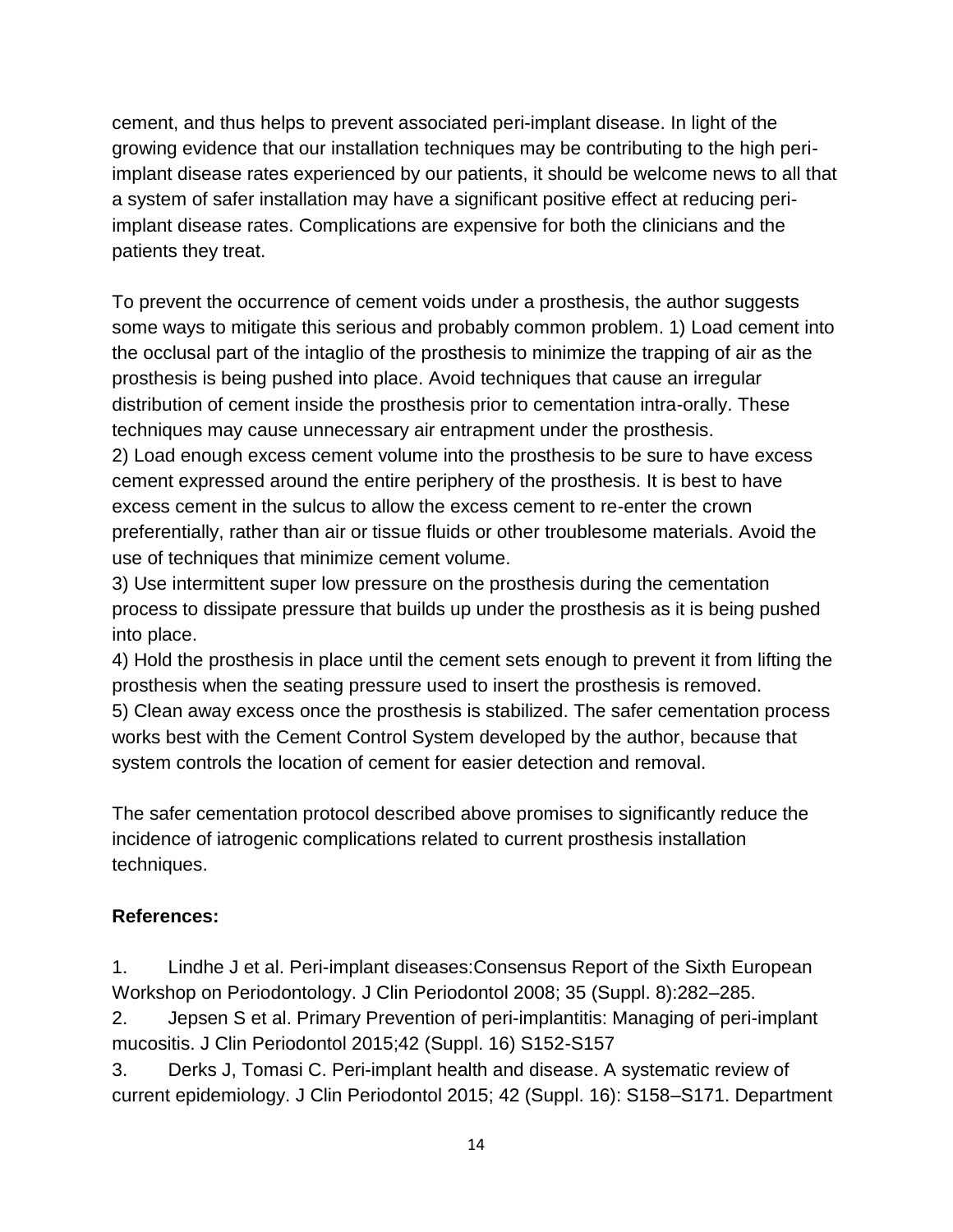of Periodontology, Institute of Odontology, The Sahlgrenska Academy at University of Gothenburg, Gothenburg, Sweden

4. Derks J et al. Effectiveness of Implant Therapy Analyzed in a Swedish Population: Prevalence of Peri-implantitis JDR January 1, 2016 95: 43-49

5. Atieh MA et al. The Frequency of Peri-implant diseases: A systemic review and meta-analyses. J Periodontol 2013:84(11):1586-1598

6. Whittneben et al. Clinical Performance of Screw- Versus Cement Retained Fixed Implant-Supported Reconstructions: A Systemic Review. The Int J Oral Maxillofac Implants; 2014:29(Suppl):84-98.

7. Sherif S et al. A Systematic Review of Screw- versus Cement-Retained Implant Supported Fixed Restorations. J of Prosthodontics 2014 (23)1-9

8. Daubert DM et al. Prevalence and predictive factors for peri-implant disease and implant failure: a cross-sectional analyses. J Periodontol 2015:86(3): 337-347

9. Buzaya MM and Yunus NB. Review: Passive Fit in Screw Retained Multi-unit Implant Prosthesis Understanding and Achieving: A Review of the Literature. J Indian Prosthodont Soc. 2014, Mar;14(1):16-23

10. Zen BM et al. Comparison of the Accuracy of Different Transfer Impression Techniques for Osseointegrated Implants. JOI Vol 41 No 6 2015: 662-667

11. Branemark PI, Zarb GA, Albrektsson T. Tissue -integrated prostheses. Chicago: Quintessence; 1985. p. 253

12. Misch C. Dental Implant Prosthetics. 2nd Edition, Elsevier-Mosby, 2015,Ch 28.

13. Nasar HI and Abdalla M.Bacterial leakage of different internal implant/abutment connections. Future Dental Journal 2015

14. Wilson TG Jr. The Positive Relationship Between Excess Cement and Periimplant Disease: A Prospective Clinical Endoscopic Study. J. Periodont 2009;1388- 1392

15. Linkevicius T et al. The Influence of the cementation margin position on the amount of undetected cement. A prospective clinical study. Clinical Oral Implants Research. Vol 24,Issue 1, 71-76, Jan 2013.

16. Wadhwani C. Cementation in Dental Implantology. An Evidence Based Guide. Published by Springer 2015.

17. Svoboda ELA. Controlling Excess Cement During The Process of Intra-oral Prosthesis Cementation: Overcoming the Gingival Effects. OralHealth Oct 2015;52-66

18. Svoboda ELA. Screw Vs Cement for Dental Implant Prosthesis Installation Part 1: The Logic Behind the Argument. Published to www.ReverseMargin.com, Update January 2, 2016.

19. Svoboda ELA. Screw Versus Cement For Implant Prosthesis Installation. Part 2: The Game Changer that tips the balance in Favour of Intra-oral Cementation. Emil L.A. Svoboda, www.ReverseMargin.com, Update Jan 2, 2016